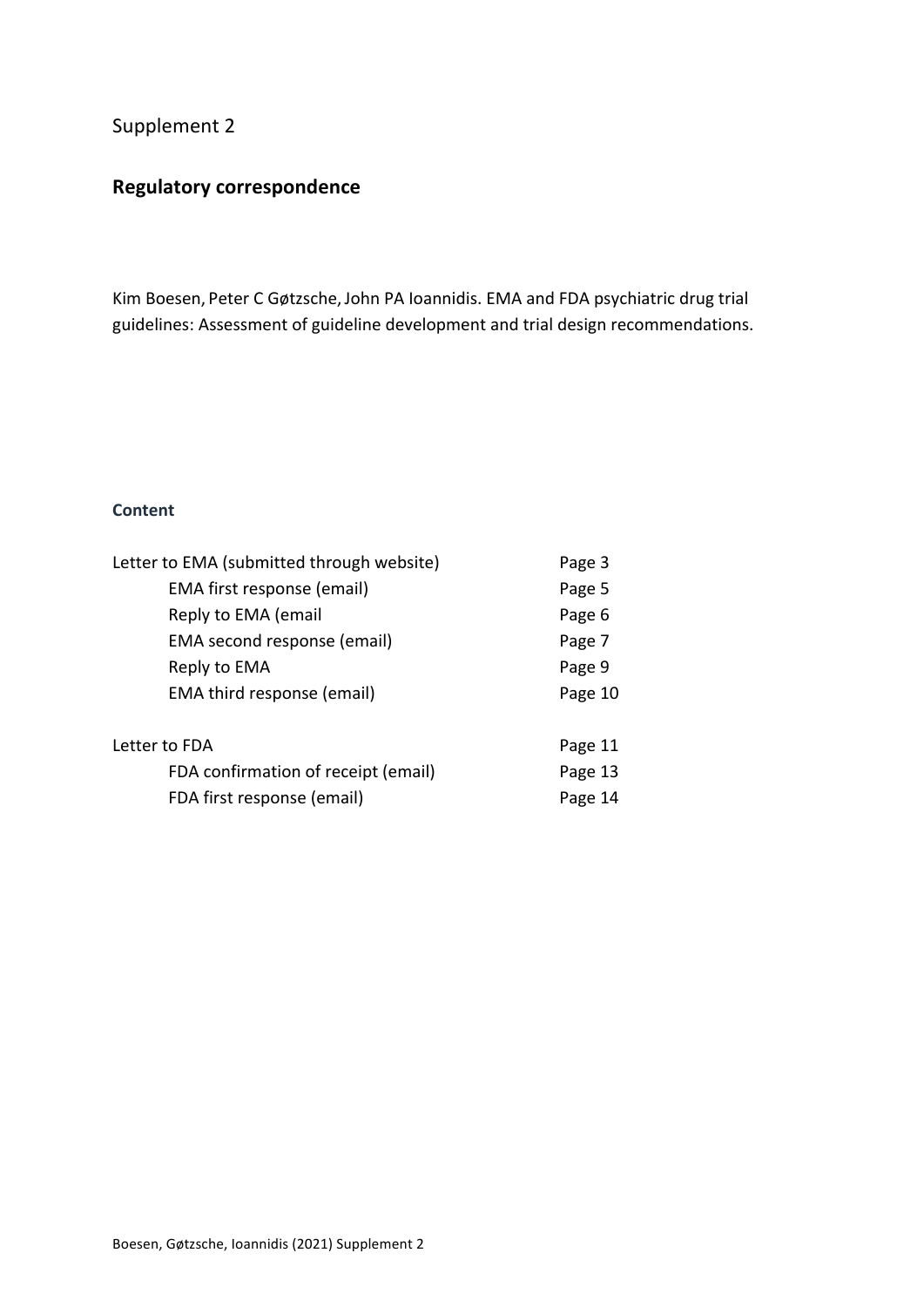### *Authors' note*

*We have included all relevant emails and correspondences with the agencies. We have not* included courtesy and email exchanges that were *irrelevant* for this research project.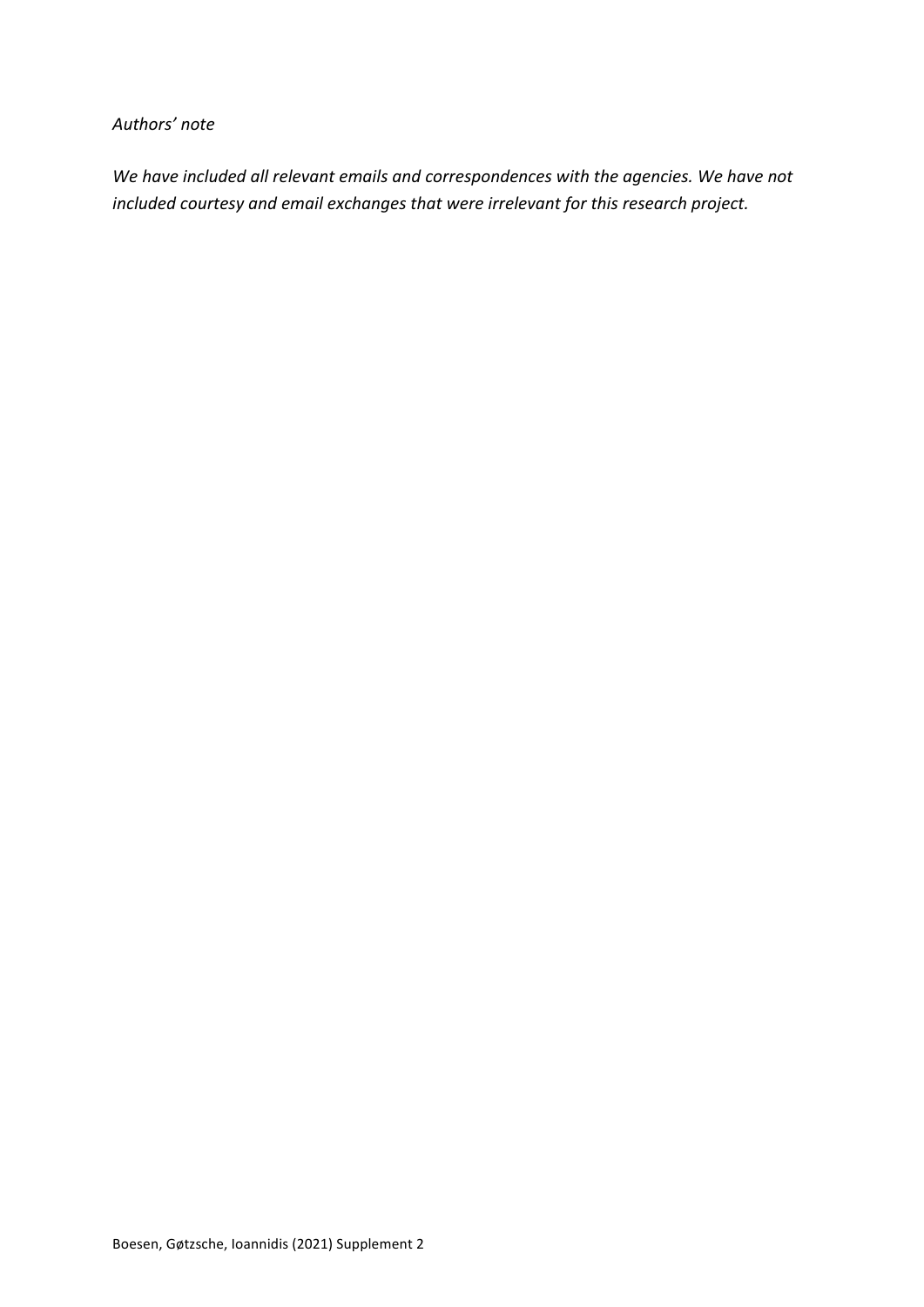Stanford, California 10 February 2020

European Medicines Agency

### Freedom of Information Act request

We are currently working on a research project related to EMA and FDA regulatory research guidelines on how to design pivotal psychiatric drug trials. The protocol for our project is available here: https://www.medrxiv.org/content/10.1101/2020.01.22.20018499v1.

As part of the project, we would like to assess the complete lists of guideline committee members and their declared conflicts of interest.

We would therefore like to file a Freedom of Information Act request for access to the committee member lists and their declared conflicts of interests for the following 13 EMA Clinical Efficacy and Safety Guidelines:

EMA clinical efficacy and safety guidelines:

- Clinical development of medicinal products for the treatment of autism spectrum disorder (ASD) (https://www.ema.europa.eu/en/clinical-development-medicinalproducts-treatment-autism-spectrum-disorder-asd)
- Clinical investigation of medicinal products for the treatment and prevention of bipolar disorder (https://www.ema.europa.eu/en/clinical-investigation-medicinalproducts-treatment-prevention-bipolar-disorder)
- Clinical investigation of medicinal products for the treatment of attention deficit hyperactivity disorder (ADHD) (https://www.ema.europa.eu/en/clinicalinvestigation-medicinal-products-treatment-attention-deficit-hyperactivity-disorderadhd)
- Clinical investigation of medicinal products for the treatment of obsessive compulsive disorder (https://www.ema.europa.eu/en/clinical-investigationmedicinal-products-treatment-obsessive-compulsive-disorder)
- Clinical investigation of medicinal products in the treatment of depression (https://www.ema.europa.eu/en/clinical-investigation-medicinal-productstreatment-depression)
- Clinical investigation of medicinal products indicated for generalised anxiety disorder (https://www.ema.europa.eu/en/clinical-investigation-medicinal-productsindicated-generalised-anxiety-disorder)
- Clinical investigation of medicinal products indicated for panic disorder (https://www.ema.europa.eu/en/clinical-investigation-medicinal-productsindicated-panic-disorder)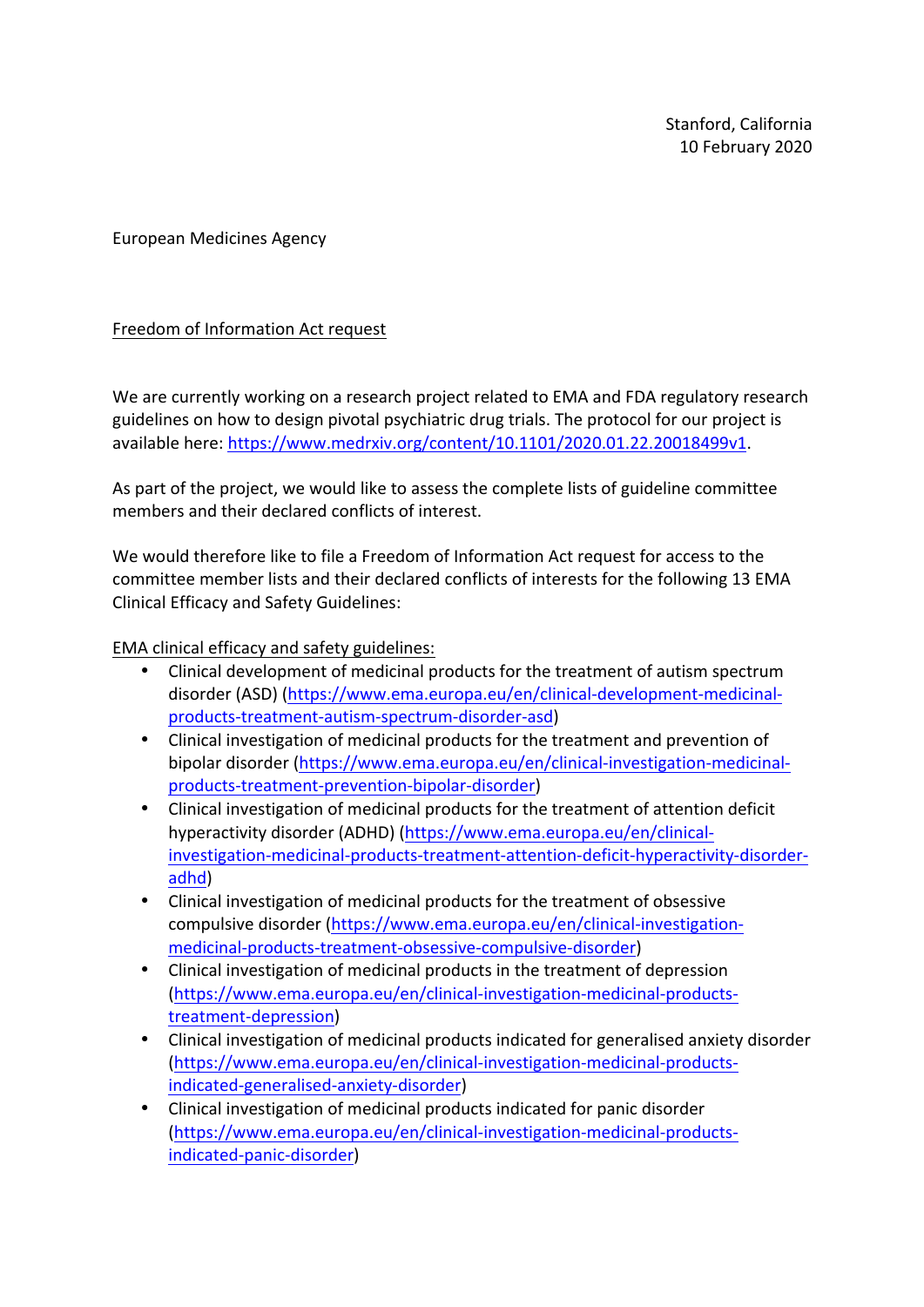- Clinical investigation of medicinal products indicated for the treatment of social anxiety (https://www.ema.europa.eu/en/clinical-investigation-medicinal-productsindicated-treatment-social-anxiety)
- Clinical investigation of medicinal products, including depot preparations in the treatment of schizophrenia (https://www.ema.europa.eu/en/clinical-investigationmedicinal-products-including-depot-preparations-treatment-schizophrenia)
- Development of medicinal products for the treatment of alcohol dependence (https://www.ema.europa.eu/en/development-medicinal-products-treatmentalcohol-dependence)
- Development of medicinal products for the treatment of post-traumatic stress disorder (https://www.ema.europa.eu/en/development-medicinal-productstreatment-post-traumatic-stress-disorder)
- Medicinal products for the treatment of insomnia (https://www.ema.europa.eu/en/medicinal-products-treatment-insomnia)
- Treatment of premenstrual dysphoric disorder (https://www.ema.europa.eu/en/treatment-premenstrual-dysphoric-disorder)

In the final paper, we will report the number of committee members and the proportion of committee members with declared conflicts of interest for each research guideline. We will not report individual information, such as committee member names or names of disclosed conflicts of interest.

Please contact me if our request needs further clarification.

Sincerely,

Kim Boesen, MD Nordic Cochrane Centre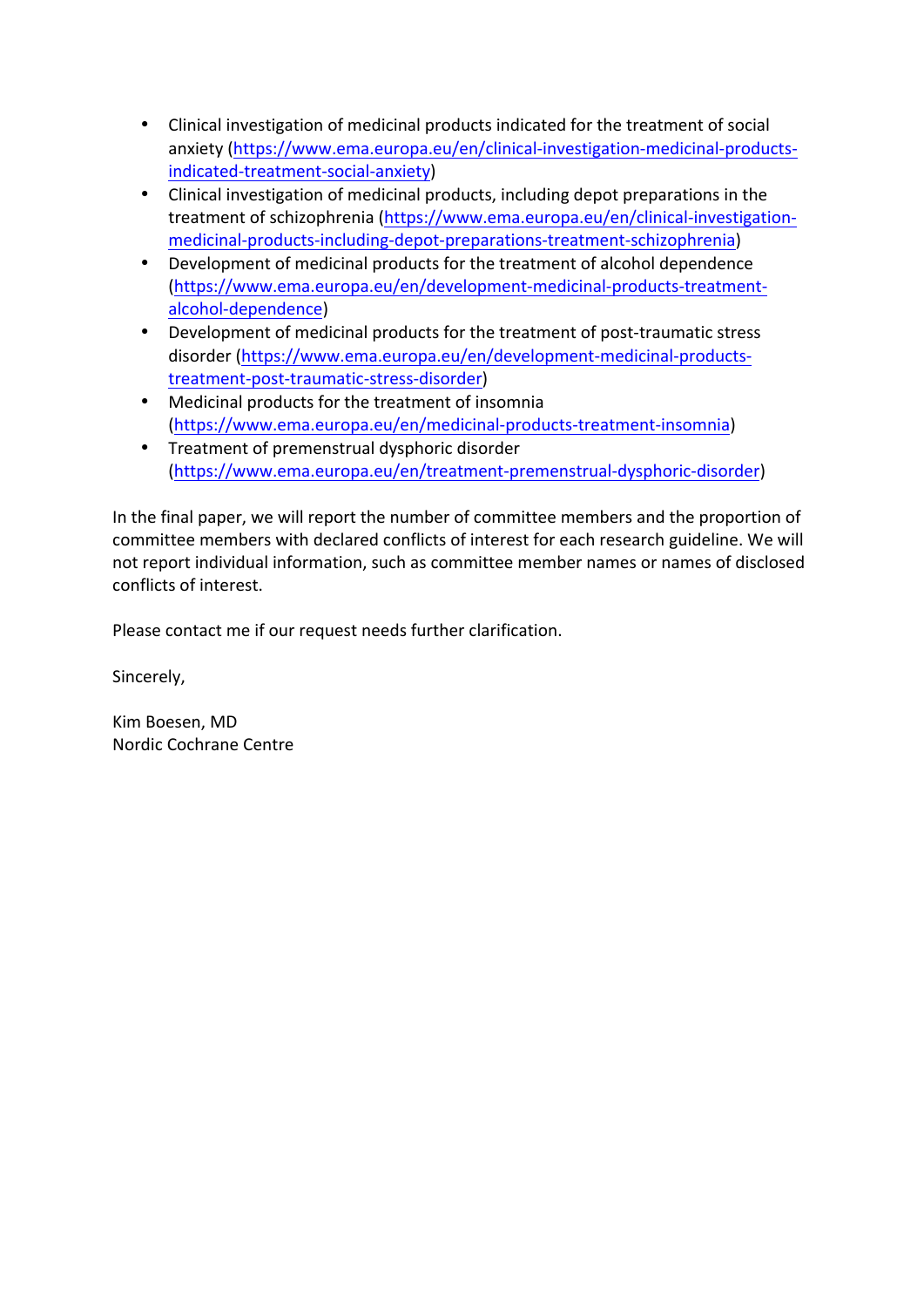### **Freedom of Information Act request: EMA's Clinical and Efficacy Guidelines - ASK-67339**

**Garrido-Lestache Silvia** <Silvia.Garrido@ema.europa.eu> Tue, Feb 11, 2020 at 4:09 PM To: "kb@cochrane.dk" <kb@cochrane.dk>

Dear Mr Boesen ,

Thank you for your access to documents request which has been registered under reference number ASK-67339. However, before we can start processing it, we need to clarify its scope.

Your request reads as follows:

*"We would therefore like to file a Freedom of Information Act request for access to the committee member lists and their declared conflicts of interests for the following 13 EMA Clinical Efficacy and Safety Guidelines… "*

In order to process your request, we would like you to confirm that the documents requested are the following:

\* List of committee members who develop each of the guidelines listed in the scope

\* The Declaration of Interest (DoI) for all the members who develop each of the guidelines listed in the scope

Kindly confirm that our understanding is correct in order to start processing the request. I look forward to hearing from you soon. Kind regards,

#### **Silvia Garrido-Lestache**

Access to Documents Documents Access and Publication Service Office of the Deputy Executive Director European Medicines Agency

Classified as internal/staff & contractors by the European Medicines Agency

This e-mail has been scanned for all known viruses by European Medicines Agency.

\_\_\_\_\_\_\_\_\_\_\_\_\_\_\_\_\_\_\_\_\_\_\_\_\_\_\_\_\_\_\_\_\_\_\_\_\_\_\_\_\_\_\_\_\_\_\_\_\_\_\_\_\_\_\_\_\_\_\_\_\_\_\_\_\_\_\_\_\_\_\_\_

\_\_\_\_\_\_\_\_\_\_\_\_\_\_\_\_\_\_\_\_\_\_\_\_\_\_\_\_\_\_\_\_\_\_\_\_\_\_\_\_\_\_\_\_\_\_\_\_\_\_\_\_\_\_\_\_\_\_\_\_\_\_\_\_\_\_\_\_\_\_\_\_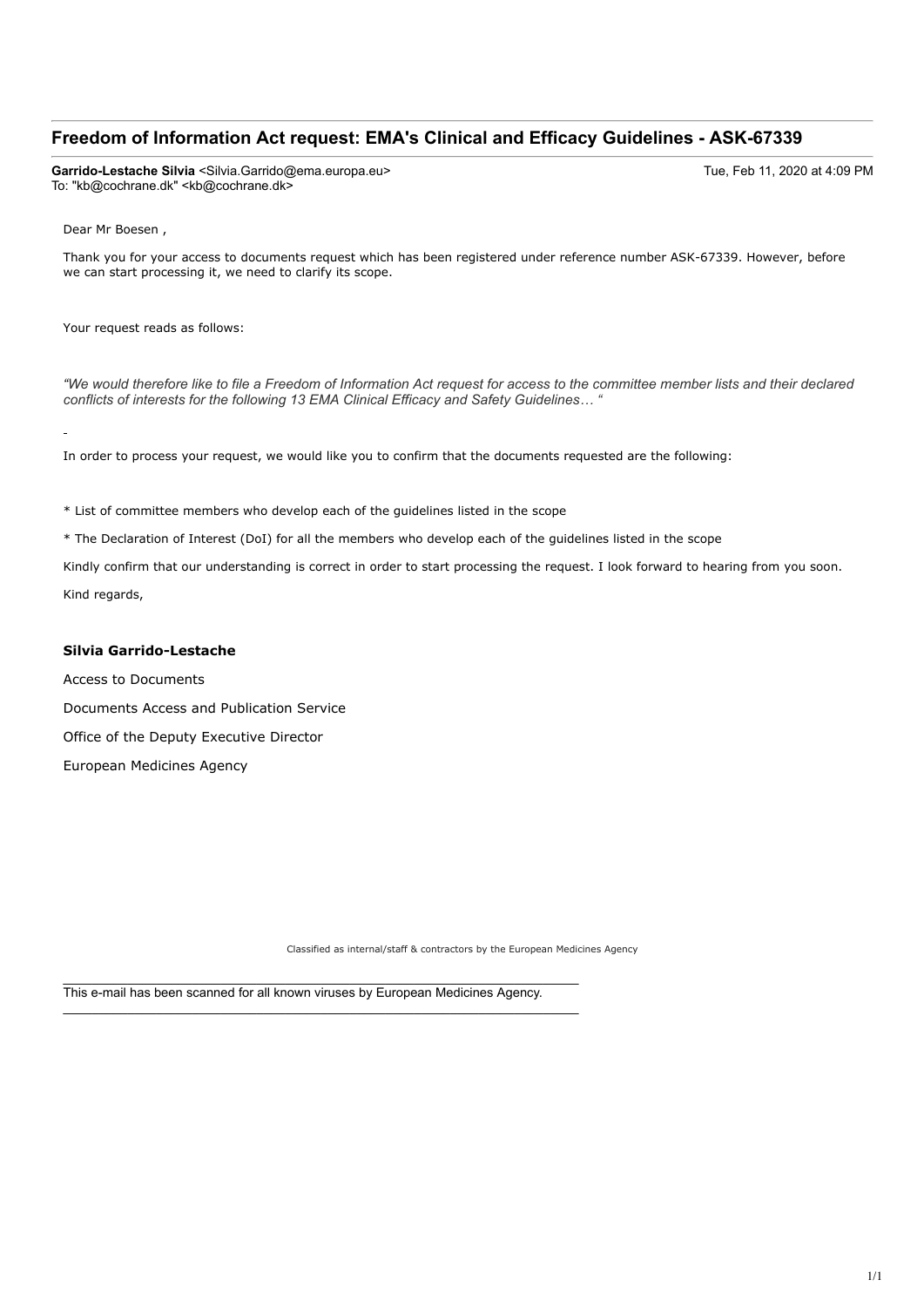### **Freedom of Information Act request: EMA's Clinical and Efficacy Guidelines - ASK-67339**

**Kim Boesen** <kb@cochrane.dk> Tue, Feb 11, 2020 at 8:41 PM To: Garrido-Lestache Silvia <Silvia.Garrido@ema.europa.eu>

Dear Silvia Garrido-Lestache,

Thank you very much for your email.

Yes, it is correctly understood that we are asking for 1) A list of committee members for each of the mentioned 13 guidelines, and 2) the declaration of interests for the committee members.

Thank you very much for your help. Please contact me if my request needs further clarification.

Sincerely, Kim Boesen [Quoted text hidden]

-- Kim Boesen, MD Researcher Nordic Cochrane Centre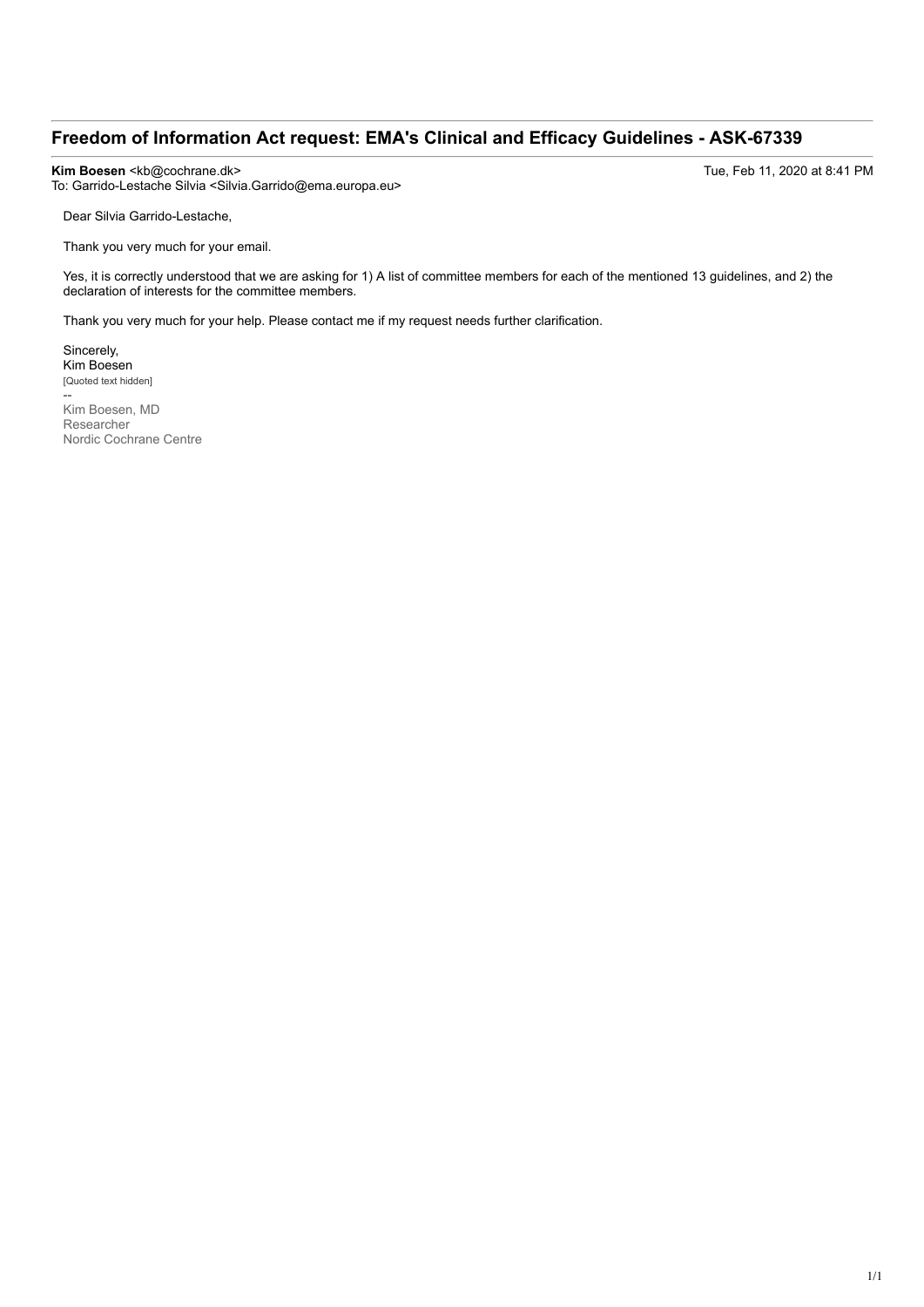### **[EMA Service Desk] (ASK-67339) Freedom of Information Act request: EMA's Clinical and Efficacy Guidelines**

**Poulimenou Despina (JIRA)** <noreply@ema.europa.eu> Fri, Feb 14, 2020 at 3:27 PM Reply-To: noreply@ema.europa.eu To: kb@cochrane.dk

#### **Re: EMA request reference ASK-67339**

Dear Dr Boesen,

Thank you for your access to documents request.

Your request will be dealt in accordance with the principles and limits established in Regulation (EC) No 1049/2001 regarding public access to European Parliament, Council and Commission documents (the Regulation), as applicable to the European Medicines Agency (EMA) pursuant to Article 73 of Regulation (EC) No 726/2004.

Please note that EMA is currently operating within the fourth phase of its business continuity plan to ensure operational continuity during its relocation to Amsterdam. Whilst every effort is being made to process all requests as soon as possible, you should be aware that due to these exceptional circumstances from October 2019 requests cannot be processed immediately and will be dealt in a chronological order from the time they were received.

Please also note that we currently have in the system 3 requests to access documents from your firm.

As it concerns several documents, the principle set out in our policy states the Agency will apply the principle of proportionality in order to avoid the core business tasks of the Agency and its performance being jeopardised by the workload related to activities conducted by the Agency in accordance with the Regulation.

ASK-60717 will be processed first

ASK-65817 and ASK-67339 will be processed in turn one by one in this order.

Should you have any different priority order in processing them, please let us know (of note this email address is a "no-reply") otherwise we will manage them as shown above ending with request ASK-67339.

You will be informed by an ATD coordinator when your procedure starts.

Thank you for considering the above.

Yours sincerely, Despina Poulimenou Documents Access and Publication Service Stakeholders & Communication Division

#### **European Medicines Agency**

Domenico Scarlattilaan 6, 1083 HS Amsterdam, The Netherlands Telephone: +31 (0)88 781 6000

Got a question? Ask EMA at www.ema.europa.eu/contact

This message should not be relied upon as legal advice unless it is otherwise stated. If you are not the intended recipient(s) (or authorised by an addressee who received this message), access to this e-mail, or any disclosure or copying of its contents, or any action taken (or not taken) in reliance on it is unauthorised and may be unlawful. If you have received this e-mail in error, please inform the sender immediately.

#### =============================================

Original Subject: Freedom of Information Act request: EMA's Clinical and Efficacy Guidelines

Original Description: Freedom of Information Act request We are currently working on a research project related to EMA and FDA regulatory research guidelines on how to design pivotal psychiatric drug trials. The protocol for our project is available here: https://www.medrxiv.org/content/10.1101/2020.01.22.20018499v1. As part of the project, we would like to assess the complete lists of guideline committee members and their declared conflicts of interest. We would therefore like to file a Freedom of Information Act request for access to the committee member lists and their declared conflicts of interests for the following 13 EMA Clinical Efficacy and Safety Guidelines: • Clinical development of medicinal products for the treatment of autism spectrum disorder (ASD) (https://www.ema.europa.eu/en/clinical-development-medicinal-products-treatmentautism-spectrum-disorder-asd) • Clinical investigation of medicinal products for the treatment and prevention of bipolar disorder (https://www.ema.europa.eu/en/clinical-investigation-medicinal-products-treatment-prevention-bipolar-disorder) • Clinical investigation of medicinal products for the treatment of attention deficit hyperactivity disorder (ADHD) (https://www.ema.europa.eu/en/clinical-investigation-medicinal-products-treatment-attention-deficit-hyperactivity-disorder-adhd) • Clinical investigation of medicinal products for the treatment of obsessive compulsive disorder (https://www.ema.europa.eu/en/clinical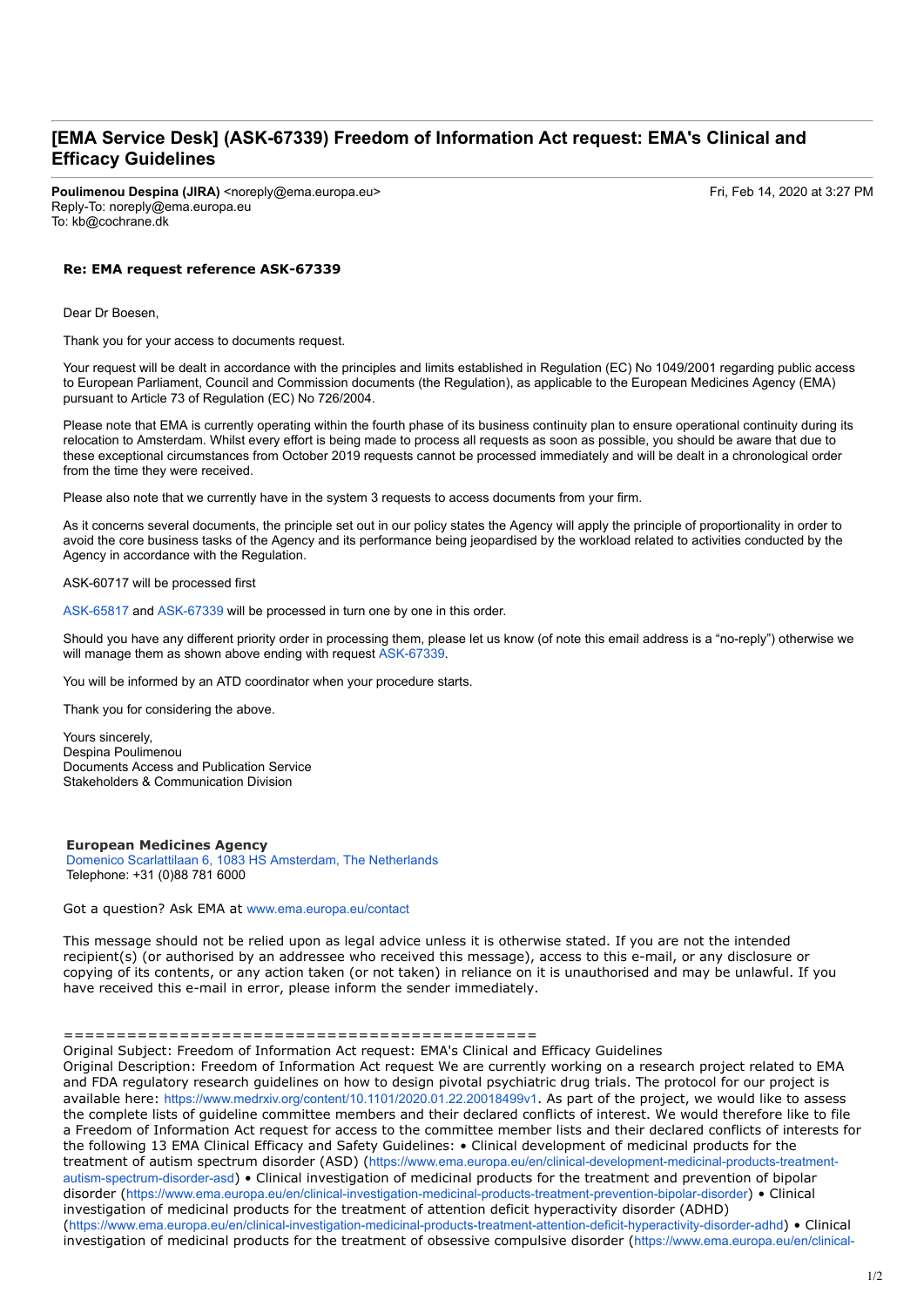investigation-medicinal-products-treatment-obsessive-compulsive-disorder) • Clinical investigation of medicinal products in the treatment of depression (https://www.ema.europa.eu/en/clinical-investigation-medicinal-products-treatment-depression) • Clinical investigation of medicinal products indicated for generalised anxiety disorder (https://www.ema.europa.eu/en/clinicalinvestigation-medicinal-products-indicated-generalised-anxiety-disorder) • Clinical investigation of medicinal products indicated for panic disorder (https://www.ema.europa.eu/en/clinical-investigation-medicinal-products-indicated-panic-disorder) • Clinical investigation of medicinal products indicated for the treatment of social anxiety (https://www.ema.europa.eu/en/clinicalinvestigation-medicinal-products-indicated-treatment-social-anxiety) • Clinical investigation of medicinal products, including depot preparations in the treatment of schizophrenia (https://www.ema.europa.eu/en/clinical-investigation-medicinal-products-includingdepot-preparations-treatment-schizophrenia) • Development of medicinal products for the treatment of alcohol dependence (https://www.ema.europa.eu/en/development-medicinal-products-treatment-alcohol-dependence) • Development of medicinal products for the treatment of post-traumatic stress disorder (https://www.ema.europa.eu/en/development-medicinal-productstreatment-post-traumatic-stress-disorder) • Medicinal products for the treatment of insomnia (https://www.ema.europa.eu/en/ medicinal-products-treatment-insomnia) • Treatment of premenstrual dysphoric disorder (https://www.ema.europa.eu/en/treatmentpremenstrual-dysphoric-disorder) In the final paper, we will report the number of committee members and the proportion of committee members with declared conflicts of interest for each research guideline. We will not report individual information, such as committee member names or names of disclosed conflicts of interest. Please contact me if our request needs further clarification. Sincerely, Kim Boesen, MD Nordic Cochrane Centre

This e-mail has been scanned for all known viruses by European Medicines Agency.

 $\_$  ,  $\_$  ,  $\_$  ,  $\_$  ,  $\_$  ,  $\_$  ,  $\_$  ,  $\_$  ,  $\_$  ,  $\_$  ,  $\_$  ,  $\_$  ,  $\_$  ,  $\_$  ,  $\_$  ,  $\_$  ,  $\_$  ,  $\_$  ,  $\_$  ,  $\_$  ,  $\_$  ,  $\_$  ,  $\_$  ,  $\_$  ,  $\_$  ,  $\_$  ,  $\_$  ,  $\_$  ,  $\_$  ,  $\_$  ,  $\_$  ,  $\_$  ,  $\_$  ,  $\_$  ,  $\_$  ,  $\_$  ,  $\_$  ,

 $\_$  ,  $\_$  ,  $\_$  ,  $\_$  ,  $\_$  ,  $\_$  ,  $\_$  ,  $\_$  ,  $\_$  ,  $\_$  ,  $\_$  ,  $\_$  ,  $\_$  ,  $\_$  ,  $\_$  ,  $\_$  ,  $\_$  ,  $\_$  ,  $\_$  ,  $\_$  ,  $\_$  ,  $\_$  ,  $\_$  ,  $\_$  ,  $\_$  ,  $\_$  ,  $\_$  ,  $\_$  ,  $\_$  ,  $\_$  ,  $\_$  ,  $\_$  ,  $\_$  ,  $\_$  ,  $\_$  ,  $\_$  ,  $\_$  ,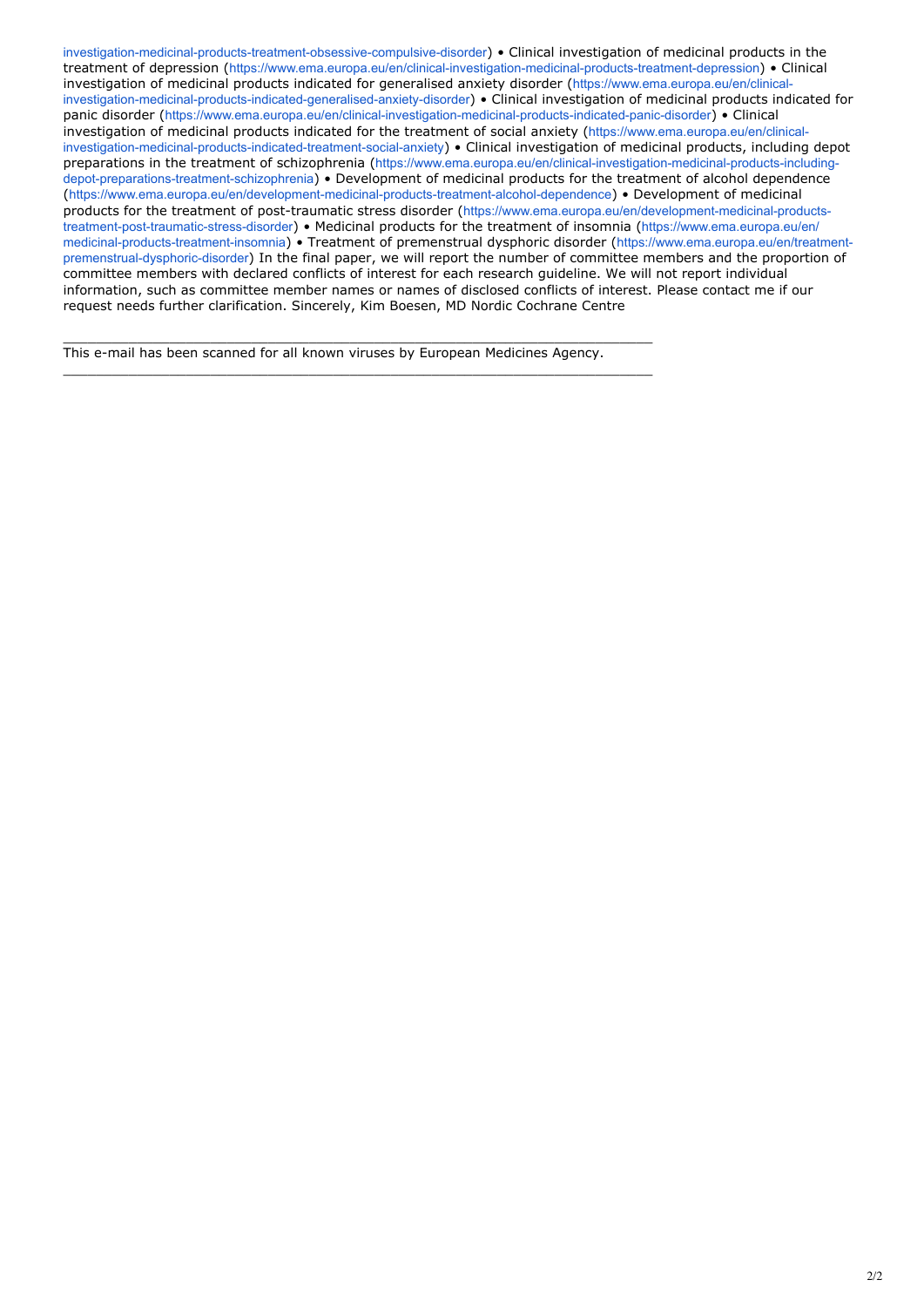Subject of your enquiry:

RE: EMA request reference ASK-67570

Your question(s):

Dear Despina Poulimenou,

We submitted on 10 February 2020 a Freedom of Information Act request (ASK-67570) regarding access to the committee member lists and the corresponding declarations of interests related to 13 EMA Clinical Efficacy and Safety guidelines.

We were informed by you on 14 February that our request was placed in queue.

We would like to know the status for our request and when we can expect to receive the requested information?

Sincerely, Kim Boesen, MD Nordic Cochrane Centre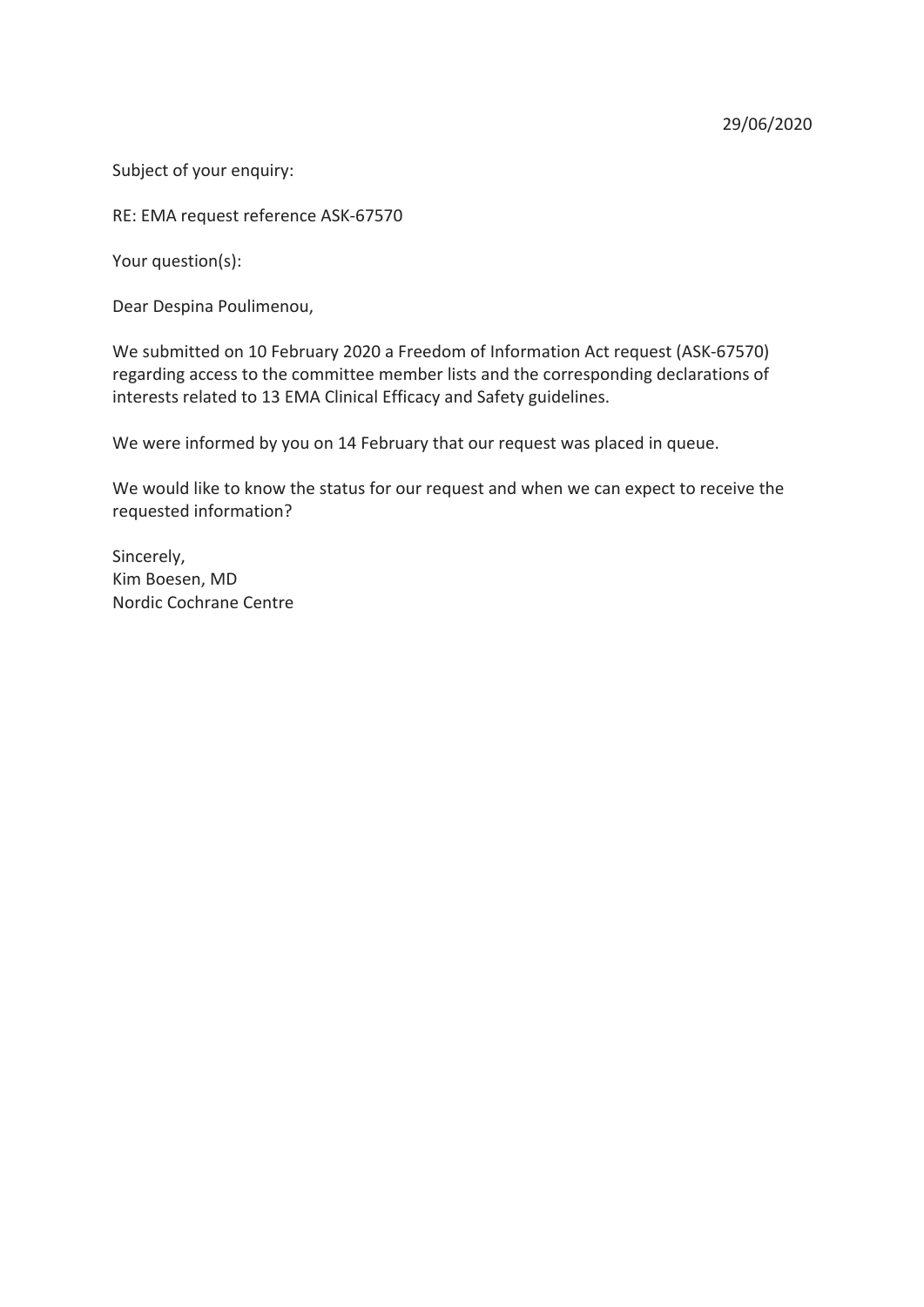### **AskEMA - Response to ASK-71136 - RE: EMA request reference ASK-67570** 1 message

**AskEMA No-Reply** <AskEMA.noreply@ema.europa.eu> Tue, Jun 30, 2020 at 5:11 PM To: kb@cochrane.dk

Dear Dr Boesen,

Thank you for your message regarding the status of your request ASK-67339.

As communicated in our email of 14 February 2020, EMA is currently operating within the fourth phase of its business continuity plan to ensure operational continuity during its relocation to Amsterdam. Whilst every effort is being made to process all requests as soon as possible, from October 2019 requests cannot be processed immediately and are dealt in a chronological order from the time they were received.

This message is also publicly available on the access to documents online form page: https://www.ema.europa.eu/en/aboutus/contact/send-question-european-medicines-agency.

Please rest assured that we are processing all the requests for access to documents in the queue in the order in which they were received. Because your request is still in the queue, you have not received notification that we have started processing it.

At this point in time the Agency cannot confirm any specific timelines for processing your request but when it is removed from the queue and we start dealing with it, you will receive an acknowledgement from the access to documents coordinator to whom it has been assigned.

In addition, as previously communicated, please note that we have in the system other requests from your organisation that were submitted before ASK-67339 and are currently being processed. Consequently, your request cannot be removed from the queue until the ongoing requests have been finalised.

Thank you for considering the above.

Yours sincerely, Despina Poulimenou Documents Access and Publication Service Stakeholders and Communication Division

#### **European Medicines Agency**

Domenico Scarlattilaan 6, 1083 HS Amsterdam, The Netherlands Send us a question. Go to www.ema.europa.eu/contact Telephone: +31 (0)88 781 6000

We received your question(s) on: **29/06/2020**

Subject of your enquiry: **RE: EMA request reference ASK-67570**

\_\_\_\_\_\_\_\_\_\_\_\_\_\_\_\_\_\_\_\_\_\_\_\_\_\_\_\_\_\_\_\_\_\_\_\_\_\_\_\_\_\_\_\_\_\_\_\_\_\_\_\_\_\_\_\_\_\_\_\_

Your question(s): **Dear Despina Poulimenou,** 

**We submitted on 10 February 2020 a Freedom of Information Act request (ASK-67570) regarding access to the committee member lists and the corresponding declarations of interests related to 13 EMA Clinical Efficacy and Safety guidelines.** 

**We were informed by you on 14 February that our request was placed in queue.**

**We would like to know the status for our request and when we can expect to receive the requested information?**

**Sincerely, Kim Boesen, MD Nordic Cochrane Centre**

This e-mail has been scanned for all known viruses by European Medicines Agency.

\_\_\_\_\_\_\_\_\_\_\_\_\_\_\_\_\_\_\_\_\_\_\_\_\_\_\_\_\_\_\_\_\_\_\_\_\_\_\_\_\_\_\_\_\_\_\_\_\_\_\_\_\_\_\_\_\_\_\_\_\_\_\_\_\_\_\_\_\_\_\_\_

\_\_\_\_\_\_\_\_\_\_\_\_\_\_\_\_\_\_\_\_\_\_\_\_\_\_\_\_\_\_\_\_\_\_\_\_\_\_\_\_\_\_\_\_\_\_\_\_\_\_\_\_\_\_\_\_\_\_\_\_\_\_\_\_\_\_\_\_\_\_\_\_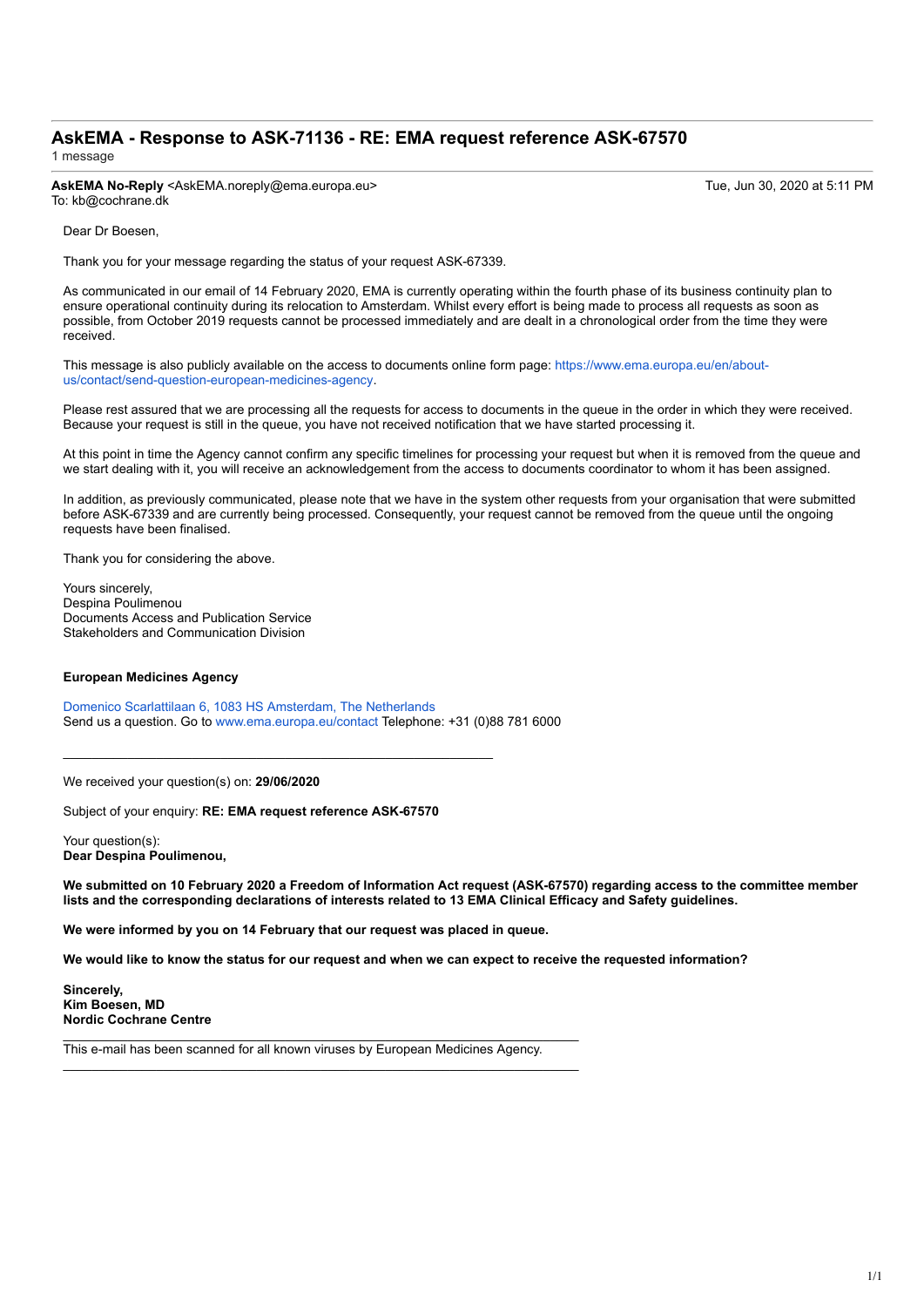

Trusted evidence. Informed decisions. Better health.

**Nordic Cochrane Centre** Rigshospitalet, Dept. 7811 Blegdamsvej 9 2100 Copenhagen Ø, Denmark Tel: +45 35 45 71 12 E-mail: general@cochrane.dk www.nordic.cochrane.org

Copenhagen, Denmark 10 February 2020

US Food and Drug Administration

Freedom of Information Act request

We are currently working on a research project related to EMA and FDA regulatory research guidelines on how to design pivotal psychiatric drug trials. The protocol for our project is available here: https://www.medrxiv.org/content/10.1101/2020.01.22.20018499v1.

As part of the project, we would like to assess the complete lists of guideline committee members and their declared conflicts of interest.

We would therefore like to file a Freedom of Information Act request for access to the committee member lists and their declared conflicts of interests for the following five FDA Guidance Documents.

## FDA Guidance Documents:

- Attention Deficit Hyperactivity Disorder: Developing Stimulant Drugs for Treatment Guidance for Industry (https://www.fda.gov/regulatory-information/search-fdaguidance-documents/attention-deficit-hyperactivity-disorder-developing-stimulantdrugs-treatment-guidance-industry)
- Opioid Use Disorder: Developing Depot Buprenorphine Products for Treatment (https://www.fda.gov/regulatory-information/search-fda-guidance-documents/opioiduse-disorder-developing-depot-buprenorphine-products-treatment)
- Major Depressive Disorder: Developing Drugs for Treatment (https://www.fda.gov/regulatory-information/search-fda-guidance-documents/majordepressive-disorder-developing-drugs-treatment)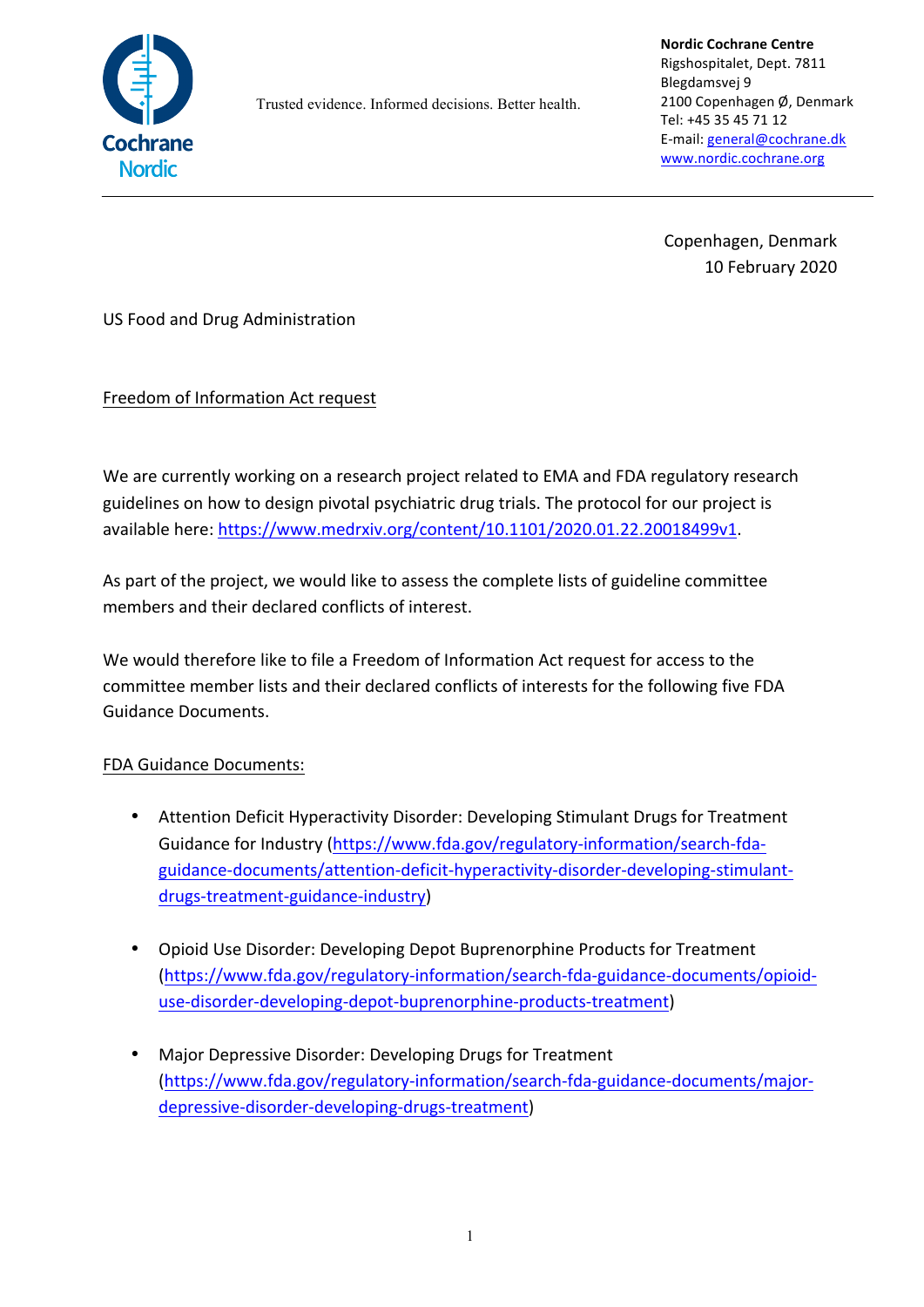- Low Sexual Interest, Desire, and/or Arousal in Women: Developing Drugs for Treatment Guidance for Industry (https://www.fda.gov/regulatory-information/search-fdaguidance-documents/low-sexual-interest-desire-andor-arousal-women-developingdrugs-treatment-guidance-industry)
- Alcoholism: Developing Drugs for Treatment (https://www.fda.gov/regulatoryinformation/search-fda-guidance-documents/alcoholism-developing-drugs-treatment)

In the final paper, we will report the number of committee members and the proportion of committee members with declared conflicts of interest for each Guidance Document. We will not report individual information, such as committee member names or names of disclosed conflicts of interest.

Please contact me if our request needs further clarification.

Sincerely,

Kim Boesen, MD Nordic Cochrane Centre Rigshospitalet, Dept. 7811 2100 Copenhagen Ø Denmark  $+45.35.45.71.12$ kb@cochrane.dk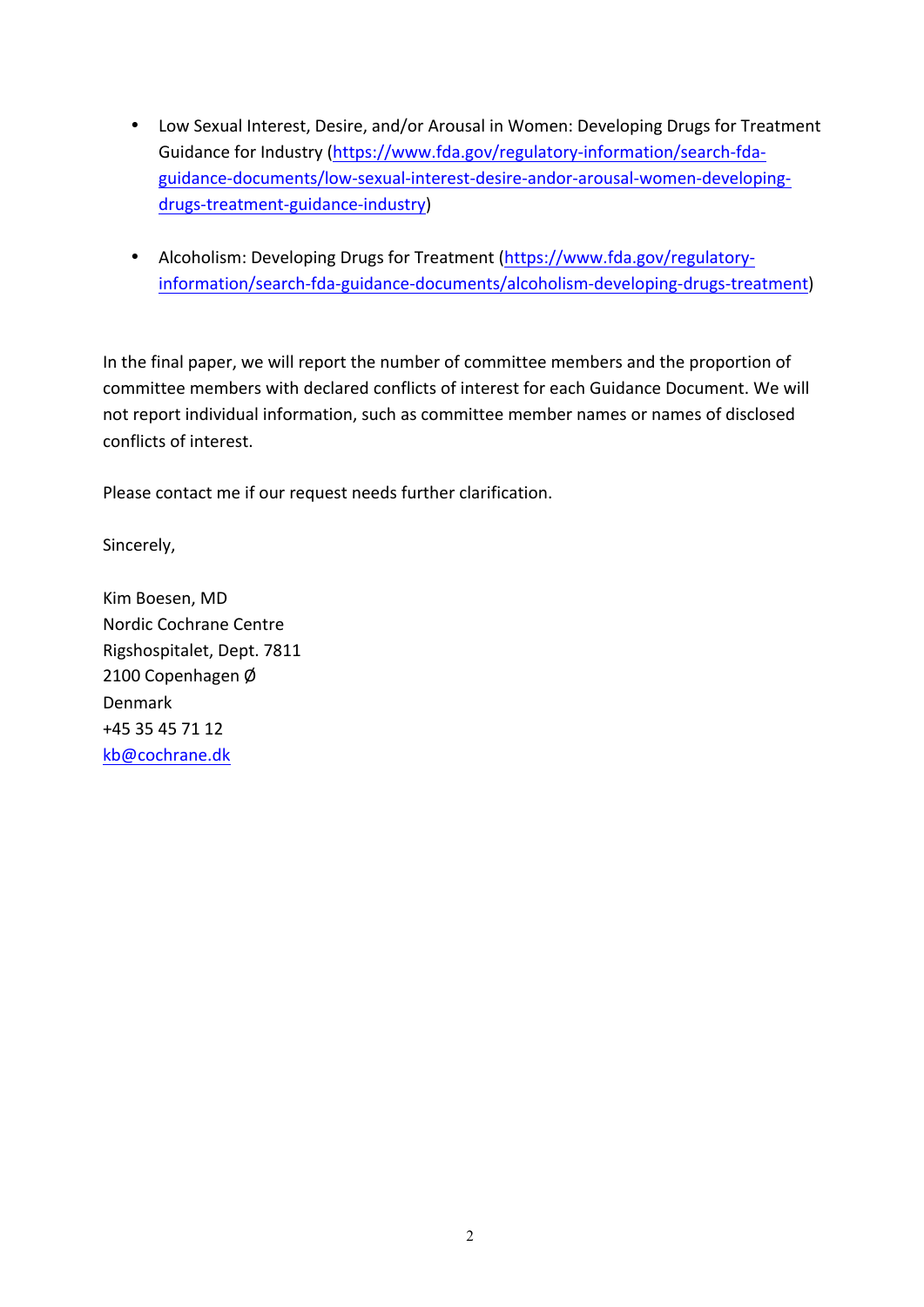### **FDA Receipt of FOI Request**

**FDA\_FOI@fda.gov** <FDA\_FOI@fda.gov> Mon, Feb 24, 2020 at 3:10 PM To: kb@cochrane.dk

Nordic Cochrane Centre Kim Boesen

Re: Confirmation # FDA2062748 Requester Ctrl #: In Reply refer to: 2020-1608

The Food and Drug Administration (FDA) has received your Freedom of Information Act (FOIA) request for records regarding:

committee members lists and their declared conflicts of interest for five FDA Guidance Documents

We will respond as soon as possible and may charge you a fee for processing your request. If your informational needs change, and you no longer need the requested records, please contact us to cancel your request, as charges may be incurred once processing of your request has begun. For more information on processing fees, please see http://www.fda.gov/RegulatoryInformation/FOI/FOIAFees/default.htm.

Due to an increase in the number of incoming requests, we may be unable to comply with the twenty-working-day time limit in this case, as well as the ten additional days provided by the FOIA. The actual processing time will depend on the complexity of your request and whether sensitive records, voluminous records, extensive search, and/or consultation with other HHS components or other executive branch agencies are involved. Please note that requests for medical device approval records (e.g. 510K, PMA, DEN) may take up to 18 to 24 months to process.

If you have any questions about your request, please call Rochelle A. Coleman, Information Technician at 301-796-8982 or write to us at:

Division of Freedom of Information, U.S. Food and Drug Administration 5630 Fishers Lane, Room 1050 Rockville, MD 20857 Fax: 301-827-9267

You also have the right to seek dispute resolution services from:

FDA FOIA Public Liaison Office of the Executive Secretariat 5630 Fishers Lane, Room 1050 Rockville, MD 20857 E-Mail: FDAFOIA@fda.hhs.gov

and/or:

Office of Government Information Services National Archives and Administration 8601 Adelphi Road - OGIS College Park, MD 20740-6001 Telephone: 202-741-5770 Toll-Free: 1-877-684-6448 E-Mail: ogis@nara.gov Fax: 202-741-5769

Note: Do NOT reply directly to this E-mail